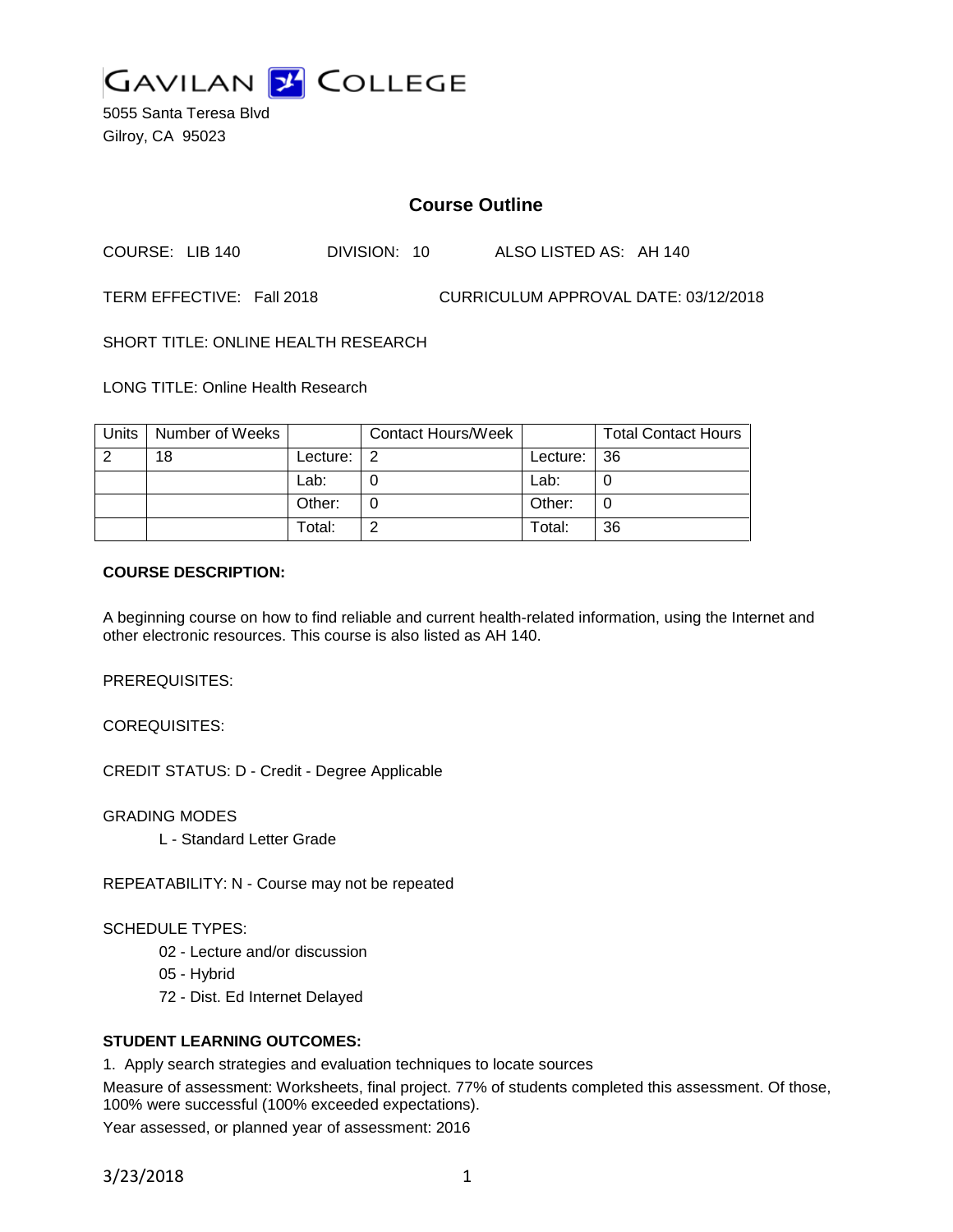Semester: Spring

2. Assess the quantity, quality and relevance of the search results from relevant health information sources.

Measure of assessment: Worksheets, final project. 77% of students completed this assessment. Of those, 100% were successful (100% exceeded expectations).

Year assessed, or planned year of assessment: 2016

Semester: Spring

3. Examine and compare information from various sources in order to evaluate reliability, validity, accuracy, authority, timeliness and point of view bias

Measure of assessment: Worksheets, final project, final exam. 85% of students completed this assessment. Of those, 100% were successful (100% exceeded expectations).

Year assessed, or planned year of assessment: 2016

4. Differentiate types of sources cited and apply correct elements of a citation for a wide range of resources Measure of assessment: 85% of students completed this assessment. Of those, 100% were successful (100% exceeded expectations). Worksheets, forums postings, final project.

Year assessed, or planned year of assessment: 2016

Semester: Spring

5. Construct citations using the American Psychological Association (APA) standard.

Measure of assessment: Worksheets, forums postings, final project

Year assessed, or planned year of assessment: 2018

Semester: Spring

## **CONTENT, STUDENT PERFORMANCE OBJECTIVES, OUT-OF-CLASS ASSIGNMENTS**

Curriculum Approval Date: 03/12/2018

4 Hours

Introduction to the course and quiz. Post introductory discussion and evaluate article discussing profit vs non-profit medical advice.

Objectives: students will be able to navigate course content and evaluate narrative articles.

**Out of Class Assignments:** Read online articles and watch online videos discussing article analysis criteria.

5 Hours

Using search engines with Boolean logic, phrase searching and truncation. Using subject directories.

Objectives: students will be able to construct searches using Boolean logic, phrases and truncation. Students will be able to evaluate websites and trace articles to their funding sites.

Out of Class Assignments: Completed assignments require knowledge of criteria for evaluating websites and using course software to communicate with instructor and fellow students.

4.5 Hours

Using search tools in periodical databases. Writing bibliographic citations for journal articles. Professional vs. popular journals.

Objectives: Students will be able to write bibliographic citations for articles, distinguishing between professional and popular journal articles.

Out of Class Assignments: Completed assignments require knowledge of searching using specialized subscription databases.

4 Hours

Searching online catalogs using field searching, keyword searching and phrase searching.

Objectives: Students will be competent in searching the online public access catalogs (OPACs) of local academic and public libraries for health information.

Out of Class Assignments: Completed assignments require knowledge of search methods using various local public and academic library OPACs. Commence work on Annotated Bibliography Project. 4 Hours

Online health and medical reference sources: encyclopedias, handbooks, dictionaries and other sources. Other health-related sites of interest on the Internet.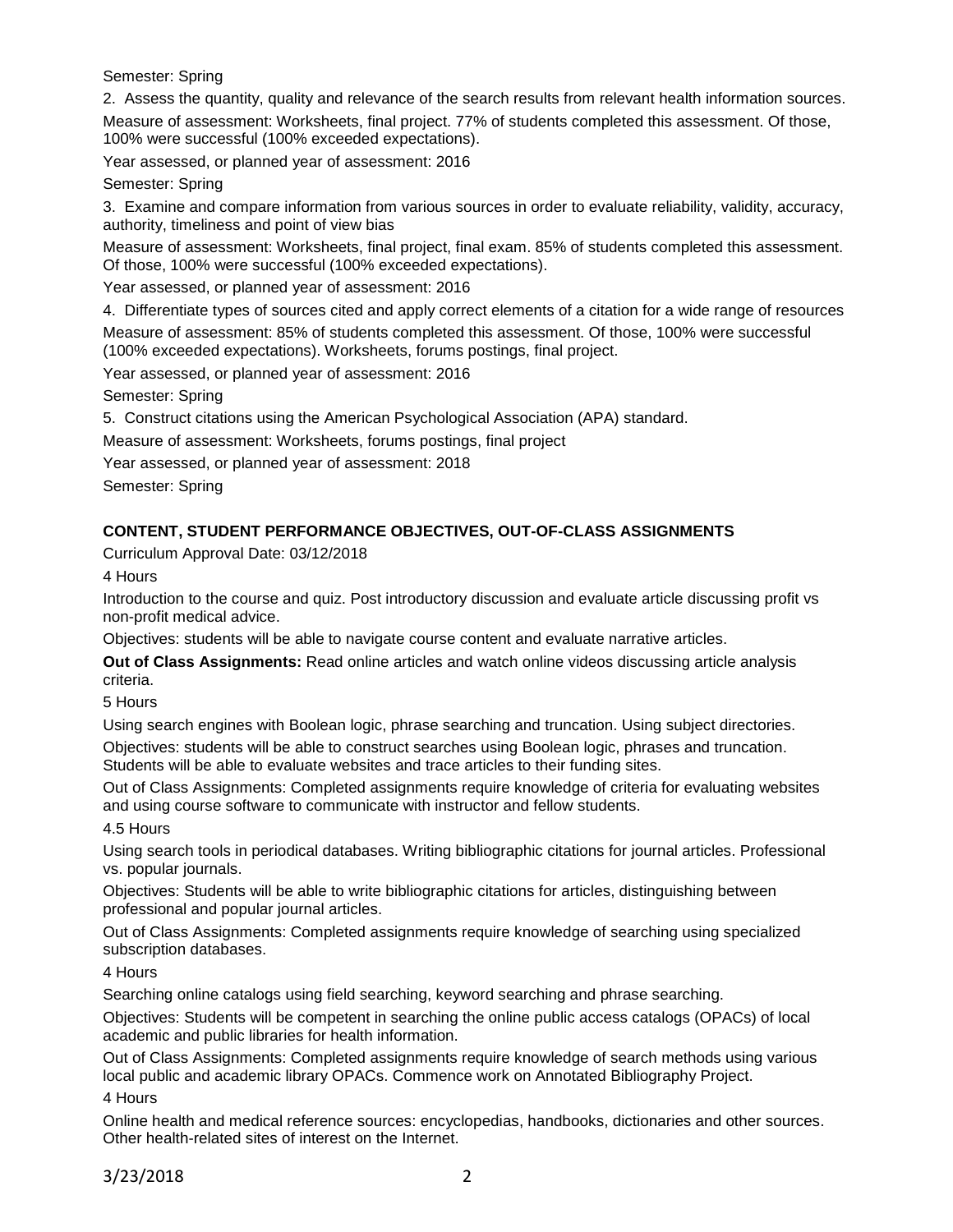Objectives: Students will become competent in using online health and medical sources.

Out of Class Assignments: Complete assignments require knowledge of search techniques of various online medical sources. Continued work on Annotated Bibliography Project.

5 Hours

Introduction to the myriad government-supported websites for medical information and education, such as Medline, National Institute of Health websites, US Dept of Health & Human Services, Office of the Surgeon General, Center for Disease Control, and health statistics.

Objectives: students will gain experience in searching government sites to find statistics, clinical studies, best practice initiatives, dietary guidelines, etc.

Out of Class Assignments: Students will complete online assignments covering various portals of government health information.

4 Hours

Introduction to new technologies such as wikis, blogs, tag files, and portray relation to health and medical industries.

Objectives: Students will understand how technologies keep changing and adding more layers to information searches. They will differentiate between sources of information (American Medical Association documents versus Joe Public's blog about his appendectomy), primary versus secondary sources, and their reliability.

Out of Class Assignments: Completed assignment requiring knowledge of newer technologies and what type of information is available compared to more traditional databases.

4 Hours

Review of all sources and formats. Annotated Bibliography Project due.

Final Exam due.

Objectives: Students will review all sources and formats from the class.

#### **METHODS OF INSTRUCTION:**

Lecture, discussion, distance education, quizzes, exams.

#### **OUT OF CLASS ASSIGNMENTS:**

Required Outside Hours: Assignment Description: Complete Bibliography Project and Final Exam. See content section of course outline.

#### **METHODS OF EVALUATION:**

Writing assignments Percent of total grade: 20.00 % 20% - 25% Written homework; Reading reports; Term papers Problem-solving assignments Percent of total grade: 40.00 % 40% - 60% Homework problems; Quizzes; Exams Skill demonstrations Percent of total grade: 10.00 % 10% - 15% Class performance; Performance exams Objective examinations Percent of total grade: 15.00 % 15% - 25% Multiple choice; True/false; Matching items; Completion

#### **REPRESENTATIVE TEXTBOOKS:**

n/a